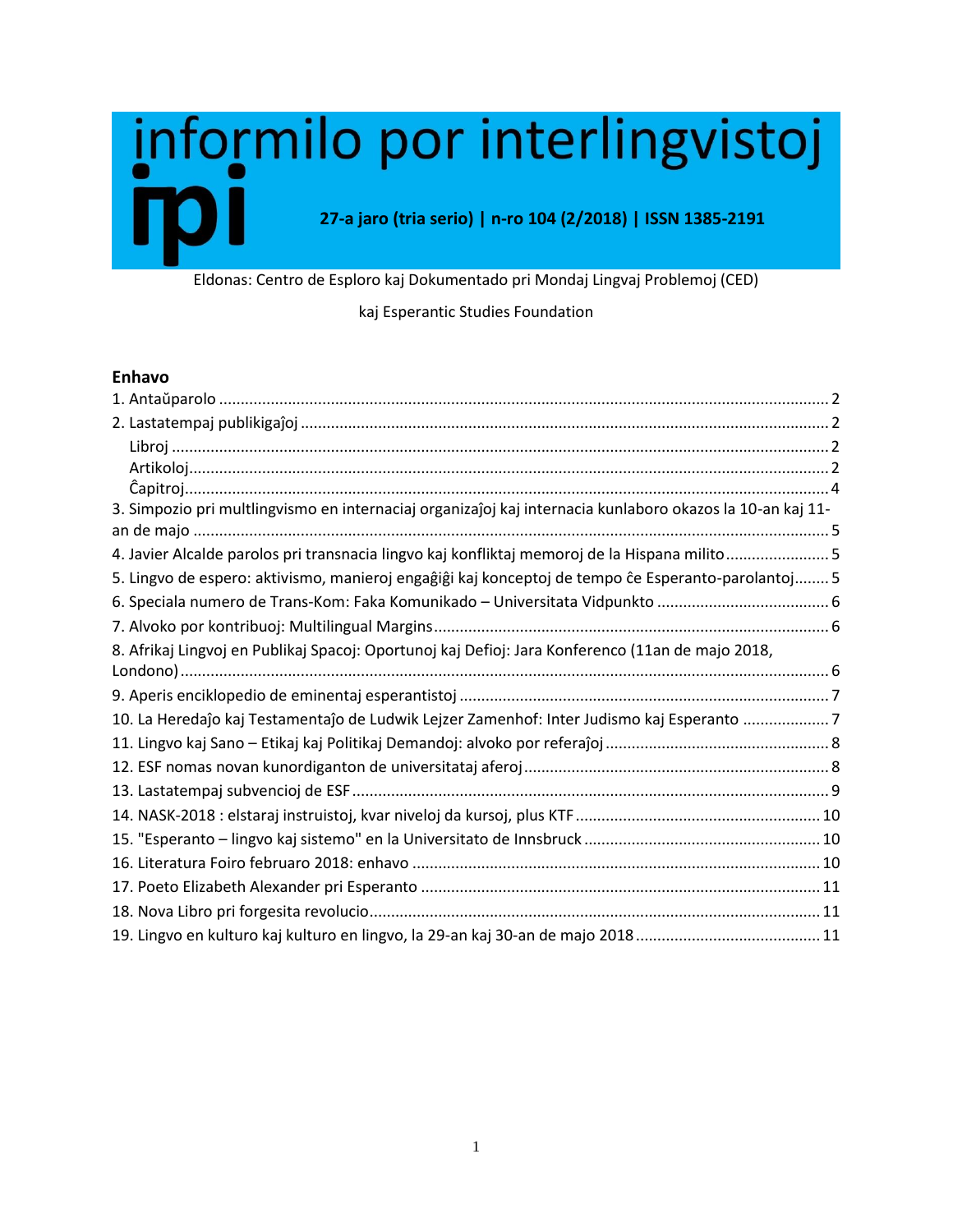## <span id="page-1-0"></span>1. Antaŭparolo

Same kiel la antaŭaj numeroj, *Informilo por Interlingvistoj* kovras grandan diversecon de novaj eldonaĵoj, estontaj aranĝoj, raportoj pri lastatempaj konferencoj, kaj aliaj informoj. Plejparte, ĝia enhavo similas al la enhavo de ĝia nova anglalingva eldono, *Information for Interlinguists.* Se vi ŝatus regule ricevi unu aŭ ambaŭ el tiuj ĉi eldonaĵoj kaj ne jam troviĝas en nia dissendolisto, sciigu nin (ipi@esperantic.org). Kiam aperos nova numero, ni informos vin pri tio, sendante al vi ligilon al la koncerna paĝo en la retejo de ESF (esperantic.org).

Nepre sendu al ni viajn novaĵojn pri lastatempaj publikigaĵoj, konferencoj, estonta aranĝoj ktp.!

**Humphrey Tonkin**

**Yevgeniya (Ĵenja) Amis**

# <span id="page-1-1"></span>2. Lastatempaj publikigaĵoj

<span id="page-1-2"></span>Libroj

**Nia diligenta kolegaro: Biografioj de 200 eminentaj esperantistoj.** Gorecka, Halina; Korĵenkov, Aleksander. Kaliningrado: Sezonoj; Kaunas: LEA, 2018. 320 p., il; 500 ekz. (Serio Scio, №10). <http://esperanto-ondo.ru/Knigi/Kniga120.htm>

**J.R.R. Tolkien the Esperantist: Before the Arrival of Bilbo Baggins.** Edited by Oronzo Cilli, Arden R. Smith and Patrick H. Wynne (on Tolkien and Esperanto). Barletta (Italy): Cafagna Editore. 2017. http://tolkiengateway.net/wiki/J.R.R. Tolkien\_the\_Esperantist:\_Before\_the\_Arrival\_of\_Bilbo\_Baggins

**Globalización y lenguas internacionales. Identidades, discursos y políticas lingüísticas. El caso del Español, el Inglés y el Esperanto**. Canale, Germán. Montevideo: Udelar, 2010. FHCE/CSIC. [https://revistas.unc.edu.ar/index.php/RDPL/article/view/8499.](https://revistas.unc.edu.ar/index.php/RDPL/article/view/8499) "El trabajo de Canale discute la relación entre globalización e imperialismo lingüístico a través de representaciones sobre tres lenguas que aspiran (con mayor o menor éxito) a formar parte del selecto grupo de lenguas internacionales: el inglés, el español y el esperanto. Por medio de un relevamiento bibliográfico y documental el autor discute la vinculación de estas lenguas con los conceptos de imperialismo lingüístico y globalización, al tiempo que compara los argumentos utilizados para promocionarlas como lenguas internacionales. La investigación forma parte del proyecto 'Diversidad lingüística y globalización: políticas lingüísticas y discursos sobre la lengua' (Fondo Clemente Estable, DicyT, MEC, Uruguay; período: 2007-2009; responsable: Dra. Graciela Barrios, UDELAR)."

#### <span id="page-1-3"></span>Artikoloj

Hywel Coleman. 2017. Milestones in language planning and development aid. *Current Issues in Language Planning*. 18/4: 442-468.<https://www.tandfonline.com/eprint/5sG9VD8hQtGr9pcIbyHn/full>

Cédric Villani. 2016. La langue de chez nous. *Café des maths*. *Images des mathématiques*. CNRS. [http://images.math.cnrs.fr/La-langue-de-chez-nous.html.](http://images.math.cnrs.fr/La-langue-de-chez-nous.html) An article by a winner of the Field Medal on the question of interlinguistic communication among mathematicians.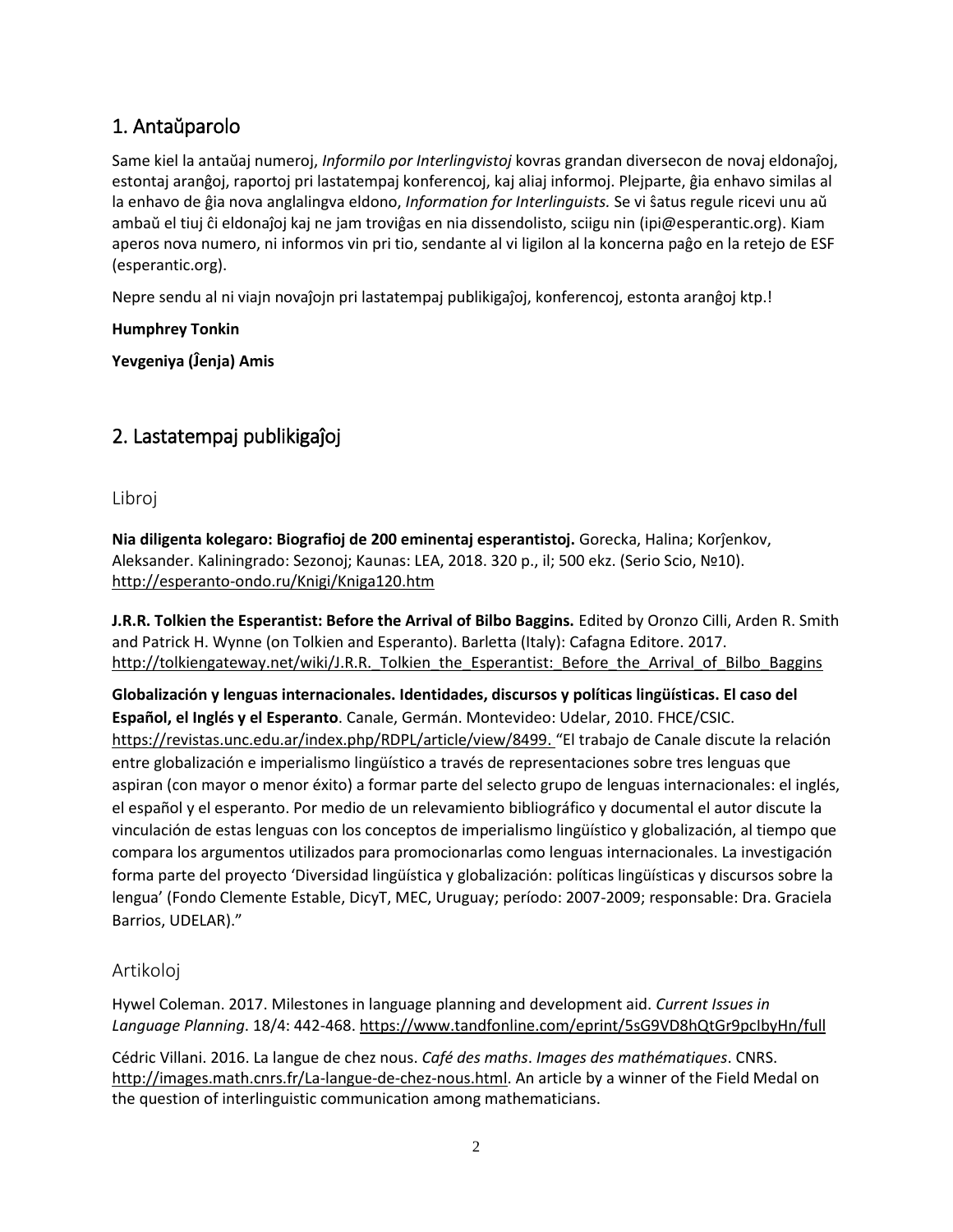Reda Pabarčienė/Deimantė Veličkienė. 2018. Diálogos interculturales en las traducciones de los sonetos de William Shakespeare al lituano par Sigitas Geda (Cross-Cultural Dialogues in the Translations of William Shakespeare's Sonnets into Lithuanian by Sigitas Geda). *Alfinge*. *Revista de Filología.* [http://scholar.google.co.uk/scholar\\_url?url=https://www.uco.es/ucopress/ojs/index.php/alfinge/article](http://scholar.google.co.uk/scholar_url?url=https://www.uco.es/ucopress/ojs/index.php/alfinge/article/download/10115/9591&hl=en&sa=X&scisig=AAGBfm0h05ndeiKeNh5SIqbOBADMZymMag&nossl=1&oi=scholaralrt) [/download/10115/9591&hl=en&sa=X&scisig=AAGBfm0h05ndeiKeNh5SIqbOBADMZymMag&nossl=1&oi](http://scholar.google.co.uk/scholar_url?url=https://www.uco.es/ucopress/ojs/index.php/alfinge/article/download/10115/9591&hl=en&sa=X&scisig=AAGBfm0h05ndeiKeNh5SIqbOBADMZymMag&nossl=1&oi=scholaralrt) [=scholaralrt](http://scholar.google.co.uk/scholar_url?url=https://www.uco.es/ucopress/ojs/index.php/alfinge/article/download/10115/9591&hl=en&sa=X&scisig=AAGBfm0h05ndeiKeNh5SIqbOBADMZymMag&nossl=1&oi=scholaralrt)*.* Includes discussion of translations into Esperanto.

Eric Schwitzgebel, Ta-Lung Huang, Linus & Higgins, Andrew & Gonzalez-Cabrera, Ivan. 2017. The Insularity of Anglophone Philosophy: Quantitative Analyses. *ResearchGate.*

https://www.researchgate.net/publication/320024671 The Insularity of Anglophone Philosophy Qua [ntitative\\_Analyses](https://www.researchgate.net/publication/320024671_The_Insularity_of_Anglophone_Philosophy_Quantitative_Analyses) (working paper). "We present evidence that mainstream Anglophone philosophy is insular in the sense that participants in this academic tradition tend mostly to cite or interact with other participants in this academic tradition, while having little academic interaction with philosophers writing in other languages. Among our evidence: In a sample of articles from elite Anglophone philosophy journals, 97% of citations are citations of work originally written in English; 96% of members of editorial boards of elite Anglophone philosophy journals are housed in majority-Anglophone countries; and only one of the 100 most-cited recent authors in the Stanford Encyclopedia of Philosophy spent most of his career in non-Anglophone countries writing primarily in a language other than English. In contrast, philosophy articles published in elite Chinese-language and Spanish-language journals cite from a range of linguistic traditions, as do non-English-language articles in a convenience sample of established European-language journals. We also find evidence that work in English has more influence on work in other languages than vice versa and that when non-Anglophone philosophers cite recent work outside of their own linguistic tradition it tends to be work in English."

Mary Jane Curry & Theresa Lillis. 2018. The dangers of English as lingua franca of journals. *Inside Higher Ed.* March 13, 2018[. https://www.insidehighered.com/views/2018/03/13/domination-english-language](https://www.insidehighered.com/views/2018/03/13/domination-english-language-journal-publishing-hurting-scholarship-many-countries)[journal-publishing-hurting-scholarship-many-countries.](https://www.insidehighered.com/views/2018/03/13/domination-english-language-journal-publishing-hurting-scholarship-many-countries) "Is your first language English? If so, imagine that you are now required to write about your research using only Spanish or Japanese. Many scholars around the world are facing a parallel situation, with pressures to publish their work in English increasing markedly in the past two decades. Indeed, many people now assume that English is the global language of scholarly publishing. This claim is usually supported by evidence from the limited universe of around 27,000 journals included in the Web of Science (WoS) indexes -- most prominently, the Science Citation Index -- most of which publish in English. However, more than 9,000 peer-reviewed scholarly journals are being published in other languages, with French (3,500), German (2,700), Spanish (2,300) and Chinese (1400) contributing the highest numbers. Most of these journals are excluded from prestigious journal indexes, thus perpetuating the ideology that English is the global academic lingua franca."

Rebecca Maksel. 2018. Why was the discovery of the jet stream mostly ignored? Maybe because it was published in Esperanto? *Air & Space Magazine*. April 2018.

<https://www.airspacemag.com/as-next/as-next-may-unbelievablebuttrue-180968355>. "Had Japanese meteorologist Wasaburo Ooishi not been an Esperantist, U.S. scientists during World War II might have been more aware of a national vulnerability. Between 1923 and 1925, Ooishi completed almost 1,300 observations of fierce high-altitude winds, later named the jetstream. The somewhat eccentric Ooishi was not only the director of Japan's Tateno atmospheric observatory but also the head of the Japan Esperanto Society, proponents of the artificially constructed language, created in the 1870s as a means of international communication. Ooishi announced his discovery of the swift, high-altitude river of air in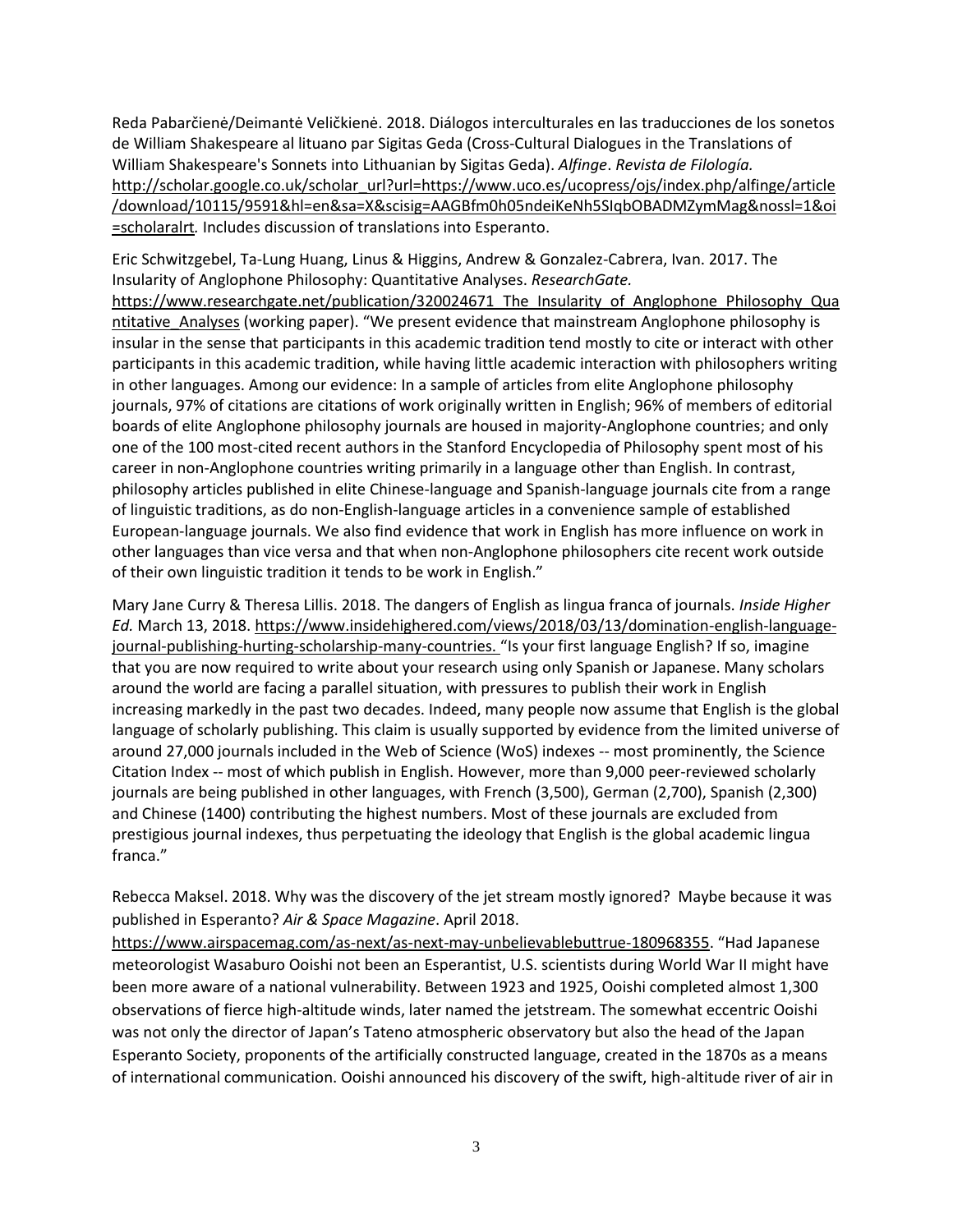the Tateno observatory's annual reports, which he published in Esperanto. Not surprisingly, his research was ignored, and the U.S. military was caught off guard by two consequences of the invisible jetstream."

#### *Lastatempaj artikoloj de Bernhard Tuider, Bibliotekisto de la Kolekto por Planlingvoj kaj Esperantomuzeo de la Aŭstria Nacia Biblioteko*

- 2018. Bibliothek und Ideologie Die Nationalbibliothek in der Zwischenkriegszeit zwischen Deutschnationalismus und Esperantosammlung. En: Johanna Rachinger (eld.): *Schatzkammer des Wissens. 650 Jahre Österreichische Nationalbibliothek*. Wien, 130-137.
- 2018. Esperanto en Aŭstrio ĉirkaŭ la unua mondmilito. En: Javier Alcalde, José Salguero (red.): *Antaŭ unu jarcento. La granda milito kaj Esperanto*. Paris, 319-328.
- 2018. Vizitrekordo ĉe la Esperanto-muzeo en Vieno. *Libera Folio* (16.01.2018). <http://www.liberafolio.org/2018/01/16/vizitrekordo-ce-la-esperanto-muzeo-en-vieno/>
- 2017. Historiaj periodaĵoj nun rete traserĉeblaj. *Libera Folio* (02.10.2017). <http://www.liberafolio.org/2017/10/02/historiaj-periodajoj-nun-rete-traserceblaj/>
- 2017. Die Sammlung für Plansprachen und das Esperantomuseum der Österreichischen Nationalbibliothek – Geschichte, Bestand und Projekte. *Bibliothek – Forschung und Praxis* 41/2, 185-192.
- 2017. Die Lingvo Internacia des Dr. Esperanto. *Forschungsblog der Österreichischen Nationalbibliothek* (20.07.2017). [https://www.onb.ac.at/forschung/forschungsblog/artikel/news/die-lingvo-internacia-des-dr](https://www.onb.ac.at/forschung/forschungsblog/artikel/news/die-lingvo-internacia-des-dr-esperanto/)[esperanto/](https://www.onb.ac.at/forschung/forschungsblog/artikel/news/die-lingvo-internacia-des-dr-esperanto/)
- 2017. 100-a mortotago de Ludoviko Zamenhof. *Forschungsblog der Österreichischen Nationalbibliothek* (13.04.2017). [https://www.onb.ac.at/forschung/forschungsblog/artikel/news/100-a-mortotago-de-ludoviko](https://www.onb.ac.at/forschung/forschungsblog/artikel/news/100-a-mortotago-de-ludoviko-zamenhof/)[zamenhof/](https://www.onb.ac.at/forschung/forschungsblog/artikel/news/100-a-mortotago-de-ludoviko-zamenhof/)
- 2017. Zum 100. Todestag des Esperanto-Erfinders Ludwik Zamenhof. *Forschungsblog der Österreichischen Nationalbibliothek* (13.04.2017). [https://www.onb.ac.at/forschung/forschungsblog/artikel/news/zum-100-todestag-des](https://www.onb.ac.at/forschung/forschungsblog/artikel/news/zum-100-todestag-des-esperanto-erfinders-ludwik-zamenhof/)[esperanto-erfinders-ludwik-zamenhof/](https://www.onb.ac.at/forschung/forschungsblog/artikel/news/zum-100-todestag-des-esperanto-erfinders-ludwik-zamenhof/)
- 2017. "Wie Sie sehen, war Ihre Anregung, Esperanto zu lernen, nicht vergebens". *Forschungsblog der Österreichischen Nationalbibliothek* (13.01.2017). [https://www.onb.ac.at/forschung/forschungsblog/artikel/news/wie-sie-sehen-war-ihre](https://www.onb.ac.at/forschung/forschungsblog/artikel/news/wie-sie-sehen-war-ihre-anregung-esperanto-zu-lernen-nicht-vergebens/)[anregung-esperanto-zu-lernen-nicht-vergebens/](https://www.onb.ac.at/forschung/forschungsblog/artikel/news/wie-sie-sehen-war-ihre-anregung-esperanto-zu-lernen-nicht-vergebens/)

<span id="page-3-0"></span>Ĉapitroj

Karen Madlener. 2018. *Do findings from artificial language learning generalize to second language classrooms?* In: *Usage-inspired L2 Instruction: Researched pedagogy* (Chapter 10). Amsterdam: John Benjamins.

[https://books.google.co.uk/books?hl=en&lr=&id=OURJDwAAQBAJ&oi=fnd&pg=PA211&ots=LTLNaFg7y0](https://books.google.co.uk/books?hl=en&lr=&id=OURJDwAAQBAJ&oi=fnd&pg=PA211&ots=LTLNaFg7y0&sig#v=onepage&q&f=false) [&sig#v=onepage&q&f=false](https://books.google.co.uk/books?hl=en&lr=&id=OURJDwAAQBAJ&oi=fnd&pg=PA211&ots=LTLNaFg7y0&sig#v=onepage&q&f=false)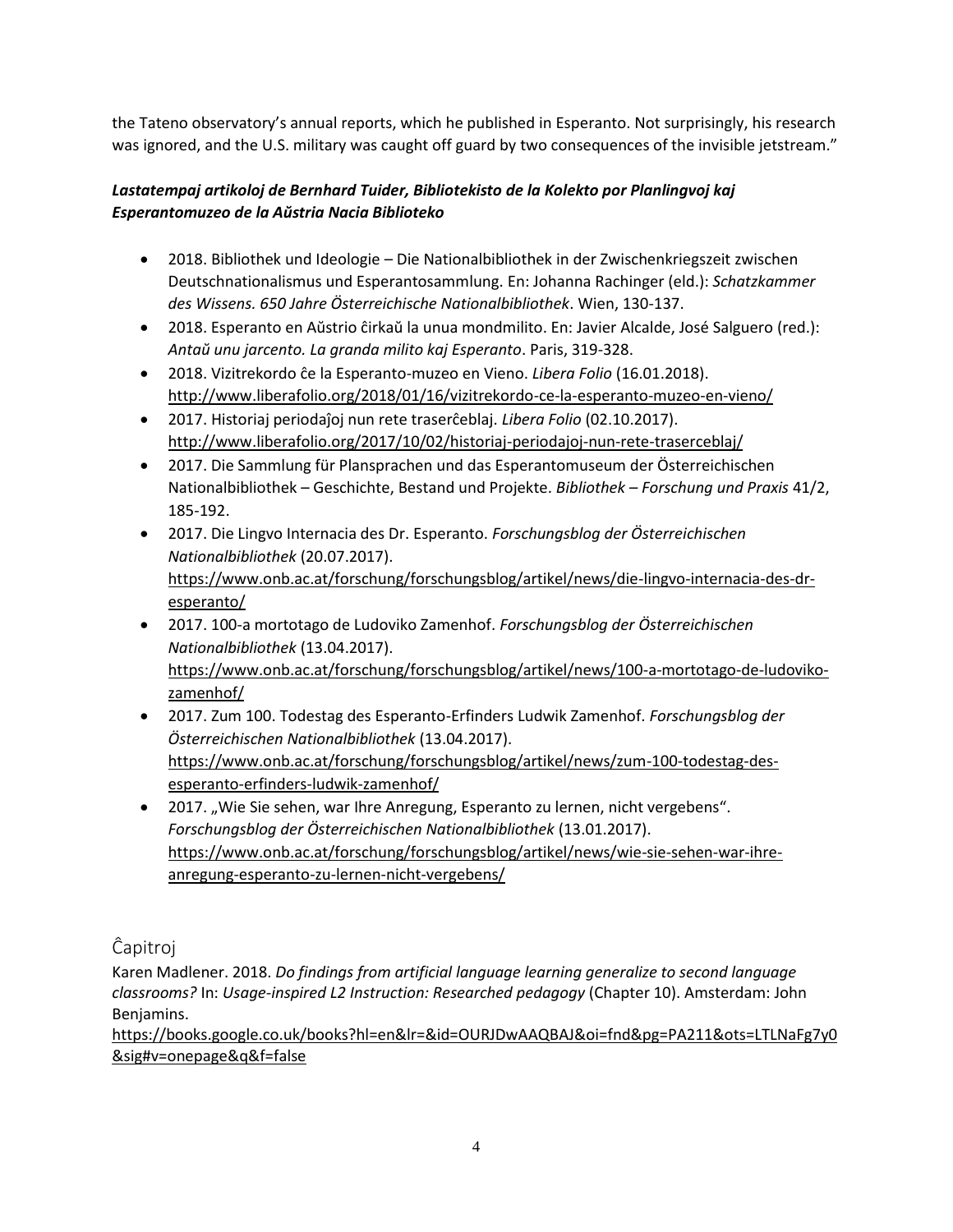# <span id="page-4-0"></span>3. Simpozio pri multlingvismo en internaciaj organizaĵoj kaj internacia kunlaboro okazos la 10-an kaj 11-an de majo

Lingvoj kaj lingvaj diferencoj estas dimensio ofte subtaksata aŭ ignorata dimensio en la efikeco de Unuiĝintaj Nacioj sur multaj kampoj – de administrado ĝis ekonomia kaj socia evoluigo, de packonservado al diplomatio, kaj en multaj ceteraj terenoj. La Studogrupo pri Lingvo kaj Unuiĝintaj Nacioj, fondita parte laŭ iniciato de Universala Esperanto-Asocio, organizas jam de kelkaj jaroj ĉiujaran simpozion pri aspektoj de lingvoj en rilato al UN. La ĉi-jara simpozio, "Multlingvismo en internaciaj organizaĵoj kaj internacia kunlaboro," okazos ĵaŭdon kaj vendredon, la 10-an kaj 11-an de majo, ĉe 777 United Nations Plaza, Novjorko, komence je la 9-a horo la 10-an de majo.

La nuna simpozio celas atentigi pri tiuj demandoj kaj kreskigi interesiĝon pri ili. Kontribuaĵoj pritraktos la defiojn de subtenado de multlingvismo en organizaĵoj kaj en lokoj de internacia kunlaboro trans malsamaj sektoroj (ekzemple komerco, diplomatio, ekonomiko) aŭ komunumoj. Inkluzivitaj estos teoriaj kaj metodikaj studoj, kune kun tiuj kiuj frontas specifajn praktikajn defiojn – precipe referaĵoj kiuj rekte fokusiĝas je la laboro de la UN-sistemo kaj aliaj internaciaj institucioj, aŭ esploroj kun evidentaj implicoj al ilia laboro. La ĉefparolanto en la simpozio estos la konata ekonomiisto kaj lingvisto Michele Gazzola (Humboldt-Universitato, Berlino).

Por pliaj informoj pri la simpozio, aŭ por aliĝi, iru al www.languageandtheun.org. Ĉe la retejo oni povas ankaŭ legi la finan raporton de la simpozio de 2017, pri "Lingvo, la Celoj por Daŭripova Evoluigo, kaj Vundeblaj Homgrupoj."

# <span id="page-4-1"></span>4. Javier Alcalde parolos pri transnacia lingvo kaj konfliktaj memoroj de la Hispana milito

La ĉiujara prelegserio Buchanan prezentos ĉi-jare Esperanto-rilatan temon: la 9an de majo 2018 (16:00) ĉe la Universitato de Liverpulo D-ro Javier Alcalde prezentos la prelegon "Transnacia lingvo kaj konfliktaj memoroj de la Hispana milito" ("Transnational language and conflicting memories of the Spanish Civil War"):<http://www.esperantoresearch.org.uk/site/lecture>

**Resumo**: [ww.esperantoresearch.org.uk/sites/default/files/site/files/javier\\_alcalde\\_9.5.2018.pdf](http://www.esperantoresearch.org.uk/sites/default/files/site/files/javier_alcalde_9.5.2018.pdf)

# <span id="page-4-2"></span>5. Lingvo de espero: aktivismo, manieroj engaĝiĝi kaj konceptoj de tempo ĉe Esperanto-parolantoj

La 2an de marto 2018 Guilherme Moreira Fians, MA (Fakultato pri Socia Antropologio, Universitato de Manchester) estis gastparolanto ĉe seminario de ACLC (Amsterdam Center for Language and Communication) kiu okazis ĉe la Amsterdama Instituto pri Homscienca Esplorado (Amsterdam Institute for Humanities Research, AIHR). Li prezentis la prelegon "Espero pri la Lingvo de Espero: Aktivismo, manieroj engaĝiĝi kaj konceptoj de tempo ĉe Esperanto-parolantoj" ("Hoping for the Language of Hope: Activism, ways of engagement and conceptions of time among Esperanto speakers"). **Resumo**:<http://aihr.uva.nl/content/events/lectures/2018/03/2-aclc-seminar-moreira-fians.html>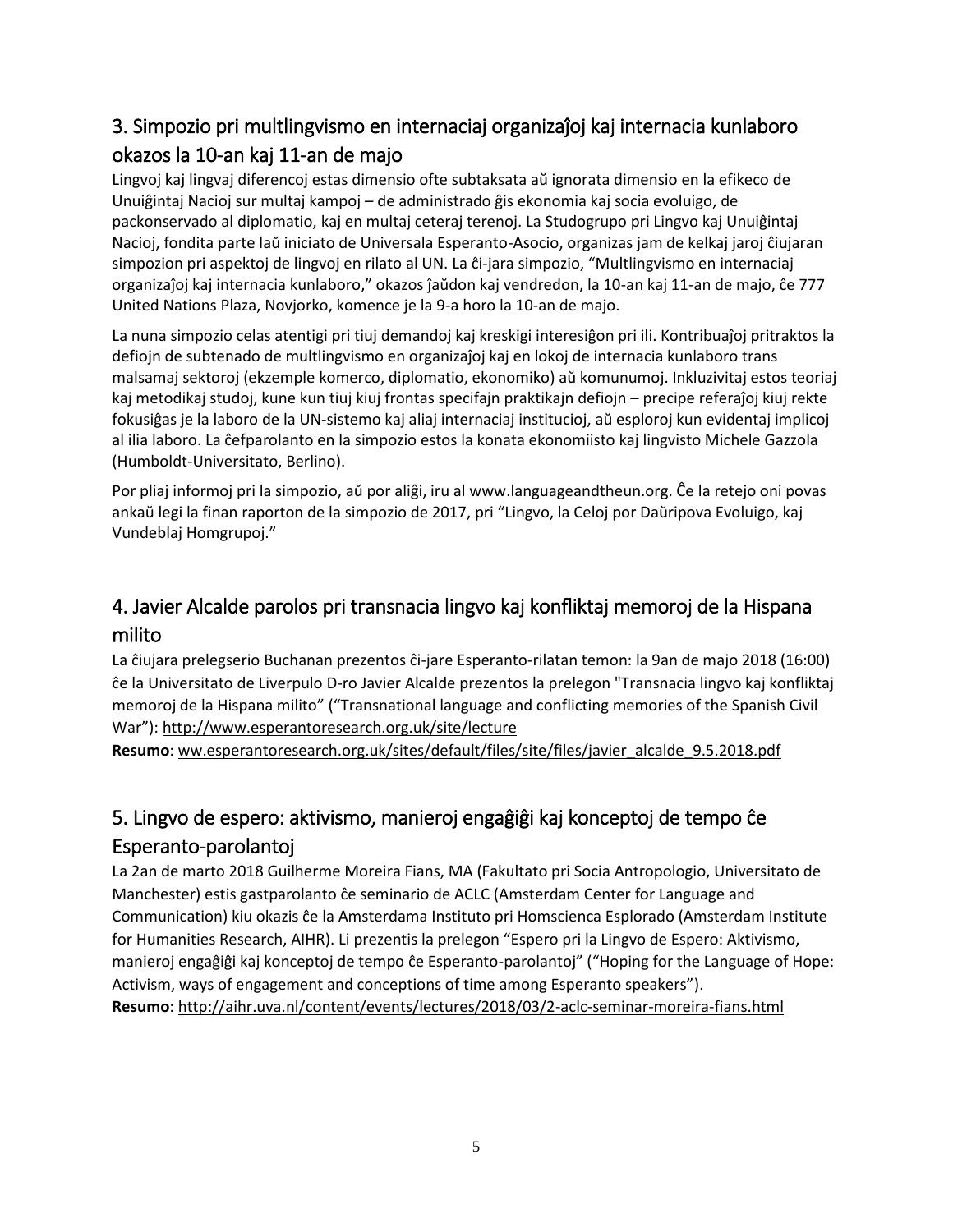### <span id="page-5-0"></span>6. Speciala numero de Trans-Kom: Faka Komunikado – Universitata Vidpunkto

La tria numero de la volumo 10 (2017) de *Trans-Kom* estas dediĉita al la temo "Faka Komunikado – Universitata Vidpunkto", kun la sekvaj eroj:

- **Franziska Heidrich**. Die Fachkommunikationswissenschaft: Einführung in die Sonderausgabe von *trans-kom*
- **Benedikt Lutz**. Modelle für die verständliche Fachkommunikation. Das Spannungsfeld zwischen wissenschaftlichem Anspruch und praktischer Anwendbarkeit
- **Claudia Villiger**. Texte und Visualisierungen im digitalen Nutzungskontext der Technischen Kommunikation
- **Marion Wittkowsky**. Empirische MÜ-Forschung: Betrachtung der Sprachregulierung im Kontext regelbasierter maschineller Übersetzung (RBMÜ)
- **Swenja Schum**. Barrierefreiheit als Herausforderung in der Fachtextübersetzung
- **Rafik Jamoussi**. Background Knowledge Explicitation: Blueprint for a Theoretical Model
- **Hinde De Metsenaere & Sonia Vandepitte**. Towards a Theoretical Foundation for Explicitation and Implicitation

Trans-Kom estas universitata revuo redaktata de Leona Van Vaerenbergh (Universitato de Antwerp) kaj Klaus Schubert (Universitato Hildesheim), kun Franziska Heidrich kiel gastredaktanto de tiu ĉi numero. La artikoloj estas haveblaj en la germana, kun resumoj angle: abstracts in English: [www.trans-kom.eu.](http://www.trans-kom.eu/)

### <span id="page-5-1"></span>7. Alvoko por kontribuoj: Multilingual Margins

La redaktantoj de la revuo *Multilingual Margins : A journal of multilingualism from the periphery* invitas eventualajn aŭtorojn submeti por ebla publikigo artikolojn bazitajn sur originalaj esploroj pri temoj rilataj al multlingvismo kaj marĝeneco, malkoloniiga teorio kaj praktiko, la Suda teorio. Ankaŭ proponoj pri specialaj numeroj pri tiuj ĉi temoj estas bonvenaj. Ni invitas la aŭtorojn submeti elektronikajn kontribuojn al *gwilliams@uwc.ac.za aŭ cstroud@uwc.ac.za*. Ĉiuj artikoloj estos recenzitaj per rigora kontrolado de internacia teamo de kunlaborantoj. Pli da informoj: <http://epubs.ac.za/index.php/multiling/index>

# <span id="page-5-2"></span>8. Afrikaj Lingvoj en Publikaj Spacoj: Oportunoj kaj Defioj: Jara Konferenco (11an de majo 2018, Londono)

La grupo pri lingvoj LiA SIG (Language in Africa Special Interest Group - [https://liasig.wordpress.com\)](https://liasig.wordpress.com/) de la brita asocio BAAL (British Asociation for Applied Linguistics) anoncas sian Jaran Konferencon: la 11an de majo 2018, de 10:00 atm ĝis 5:30 ptm. Loko: School of Languages, Cultures and Linguistics (SOAS, Universitato de Londono). Temo: "Afrikaj Lingvoj en Publikaj Spacoj: Oportunoj kaj Defioj" ("African Languages in Public Spaces: Opportunities & Challenges".) Profesoro Leketi Makalela estos la kongresa ĉefparolanto kaj prezentos prelegon "Re-imagi multlingvismon kiel kulturan kompetentecon en Afriko: likantaj limoj, Ubuntu kaj multlingvado en publikaj spacoj" ("Re-imagining multilingualism as a cultural competence in Africa: leaking boundaries, Ubuntu and multilanguaging in public spaces.") Profesoro Makalela estas Ĉefo de la Fako pri Lingvoj, Alfabetigoj kaj Literaturoj ĉe Wits School of Education, Universitato de Witwatersrand. Bonvolu registriĝi ĝis la 30a de aprilo 2018 por ke la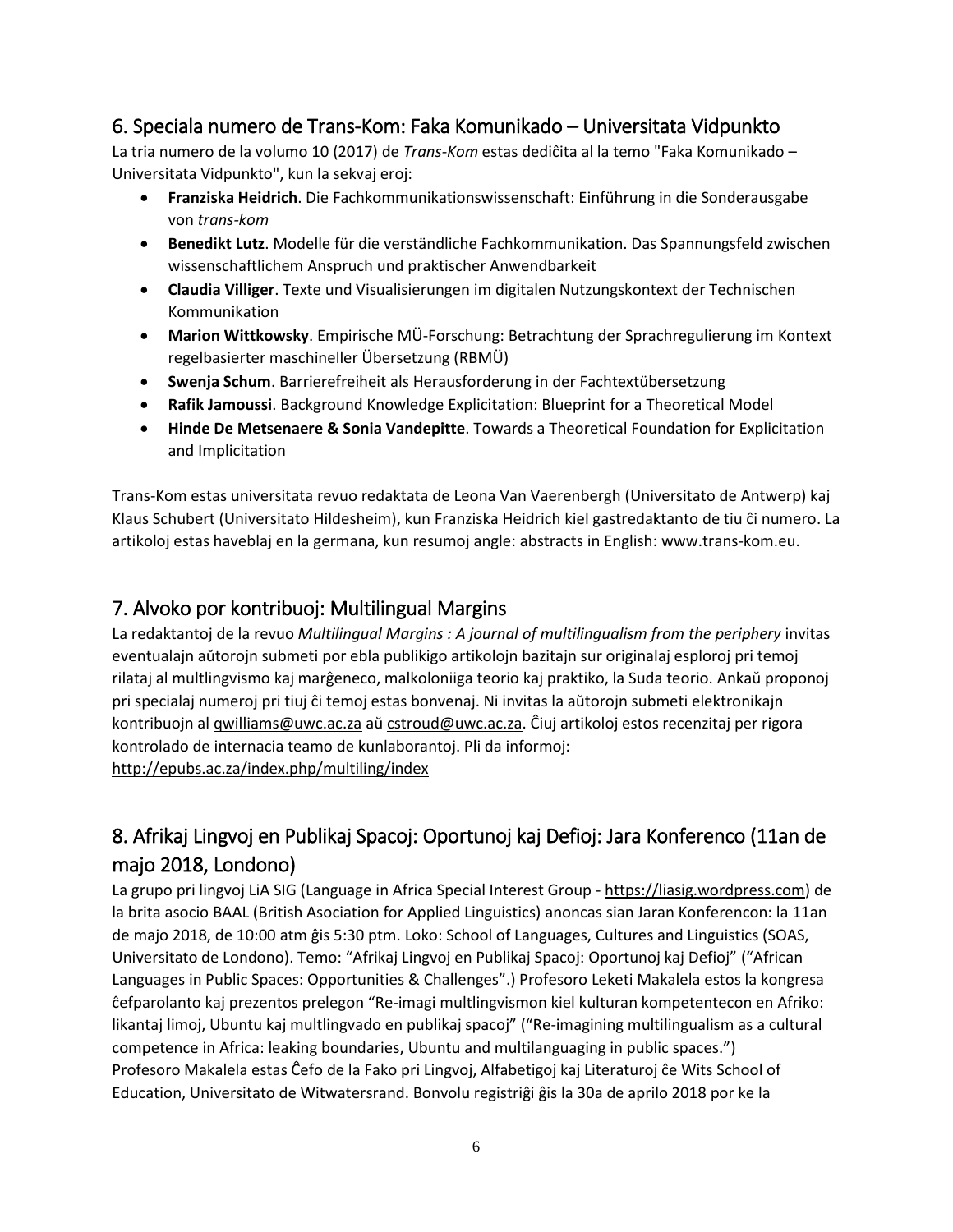organizantoj povu mendi manĝaĵojn por tiu tago. Tio ĉi estas inkluzivita en la kotizo de £25 por membroj de BAAL, £35 por ne-membroj, £20 por studentoj kiuj ne estas membroj de BAAL, kaj £18 por studentoj kiuj estas membroj de BAAL. Postdiplomaj studentoj estas aparte bonvenaj. Formularoj por registriĝi estas haveblaj de la retejo de LIASIG: [https://liasig.wordpress.com.](https://liasig.wordpress.com/) Bonvolu sendi informpetojn al Elvis Yevudeuy, [yevudeye@aston.ac.uk](mailto:yevudeye@aston.ac.uk)

## <span id="page-6-0"></span>9. Aperis enciklopedio de eminentaj esperantistoj

Dank' al subvencio de ESF al rusaj ĵurnalistoj Halina Gorecka kaj Aleksander Korĵenkov, lastatempe aperis la libro *Nia Diligenta Kolegaro*, kompilaĵo de 200 detalaj biografioj de eminentaj esperantistoj, de la komenco de la lingvo ĝis nun. Inter tiuj biografioj troviĝas esperantistoj aktivaj en la organizado de la Esperanto-movado kaj en la kampoj de informado (ekde gazetaro kaj radio ĝis sociaj retoj), edukado, scienco, politiko, komerco kaj artoj (literaturo, muziko, teatro, vidaj artoj). Ĉiu artikolo inkluzivas foton de la individuo kaj bibliografion de la verkoj de aŭ pri tiu persono. Kelkajn jarojn daŭris la intensa esplorado por kompili tiun ĉi 320-paĝan libron, kiu kovras la lingvon de la komenco, 1887, ĝis hodiaŭ. Halina Gorecka estas la redaktoro kaj Aleksander Korĵenkov estas la eldonisto de la populara monata revuo *La Ondo de Esperanto*. Korĵenkov estas ankaŭ la aŭtoro de, interalie, ampleksa biografio de L.L. Zamenhof: *Homarano*, 2009. Havebla ĉe [https://katalogo.uea.org/.](https://katalogo.uea.org/)

[Gorecka, Halina; Korĵenkov, Aleksander. *Nia diligenta kolegaro: Biografioj de 200 eminentaj esperantistoj*. Kaliningrado: Sezonoj; Kaunas: LEA, 2018. Pli da informoj: [http://esperanto](http://esperanto-ondo.ru/Knigi/Kniga120.htm)[ondo.ru/Knigi/Kniga120.htm\]](http://esperanto-ondo.ru/Knigi/Kniga120.htm)

# <span id="page-6-1"></span>10. La Heredaĵo kaj Testamentaĵo de Ludwik Lejzer Zamenhof: Inter Judismo kaj Esperanto

De la 13a ĝis la 15a de decembro 2017, Muzeo de la Historio de Polaj Judoj POLIN (Museum of the History of Polish Jews -- Varsovio, Pollando), Universitato de Amsterdamo, Universitato de Turino, kaj Universitato Humboldt en Berlino organizis atelieron kiu fokusiĝis pri la ekzamenado de la heredaĵo de Ludwik Lejzer Zamenhof, la kreinto de la internacia lingvo Esperanto kaj la kreinto de komunikiĝmaniero portata de universala homaranismo. La projekto debatis la demandon pri kiom multe tiu unika potencialo de Esperanto povas esti atribuita al judaj intelektulaj tradicioj. La celo de la evento estis kunigi spertulojn en la kampo de Esperantologio, Judeco (*Yiddishkeit*) kaj Judismo por klarigi kaj la heredaĵon de Zamenhof kaj lian testamentaĵon laŭ tri dimensioj: lingvistiko, filozofio kaj kulturo. La ateliero kovris taŭge larĝan historian kuntekston. La 14an de decembro 2017 venis kiel speciala preleganto Profesoro Federico Gobbo (Universitato de Amsterdamo), kiu prezentis prelegon "Ĉu eblas por ĉiuj paroli la saman lingvon? La historio de Ludwik Zamenhof kaj Esperanto" ("Is it Possible for all People to Speak the Same Language? The Story of Ludwik Zamenhof and Esperanto"). Video YouTube kaj plena teksto de la prelego estas haveblaj ĉe [http://www.polin.pl/en/event/is-it-possible-for-all](http://www.polin.pl/en/event/is-it-possible-for-all-people-to-speak-the-same-language)[people-to-speak-the-same-language](http://www.polin.pl/en/event/is-it-possible-for-all-people-to-speak-the-same-language)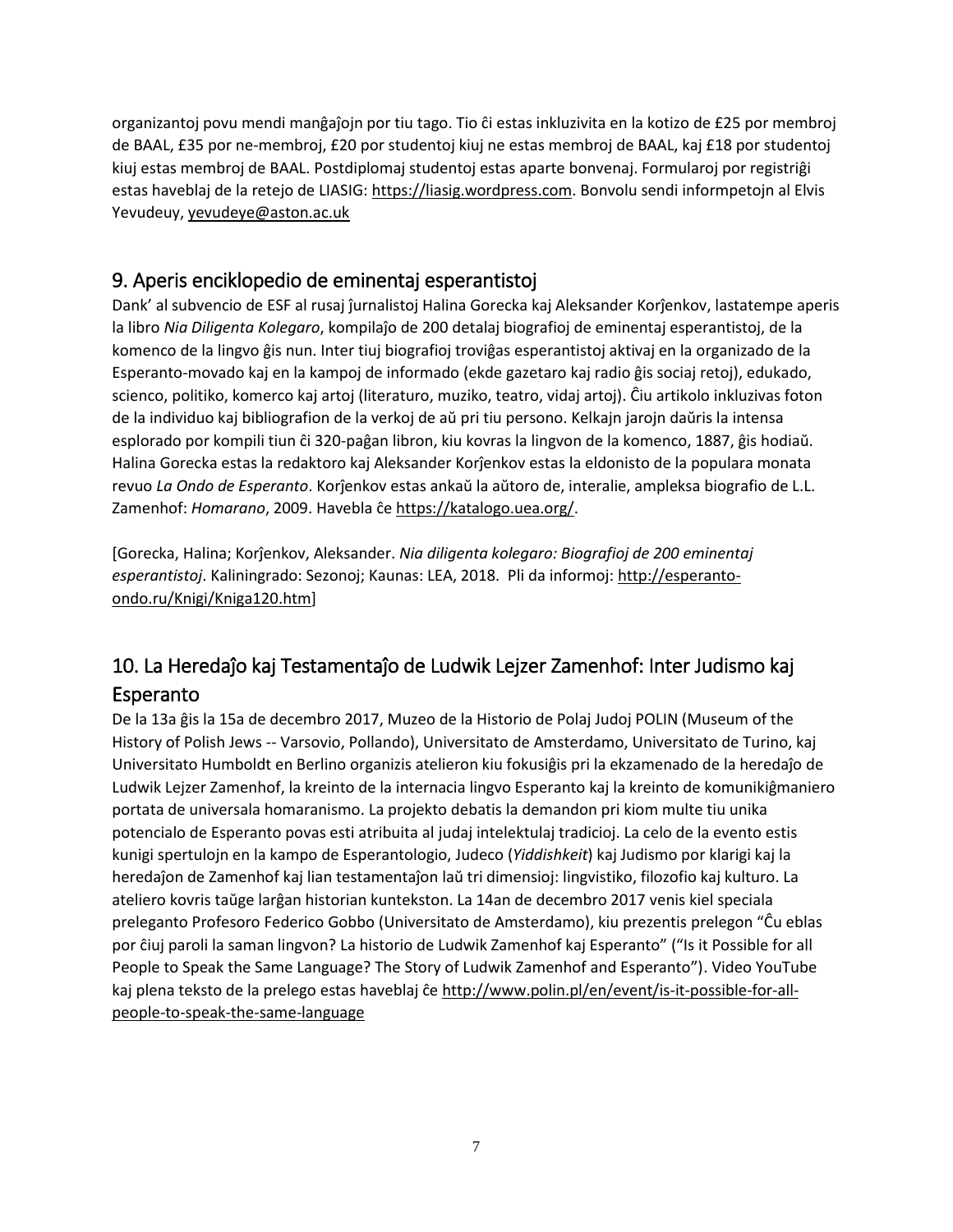## <span id="page-7-0"></span>11. Lingvo kaj Sano – Etikaj kaj Politikaj Demandoj: alvoko por referaĵoj

La reto HCALM invitas proponojn por sia jara konferenco de 2018 pri la temo lingvo kaj sano – etikaj kaj politikaj demandoj. Lingvo kaj sano interrilatiĝas en diversaj manieroj, ekde la demandoj pri provizo de fizika kaj mensa sanprizorgo en multlingvaj socioj, ĝis san-alfabetismo kaj komunikado inter malsanuloj, kuracistoj kaj politikistoj, kaj la ĝenerala konversacio pri sano kaj bonfarto. Laŭ la forte interfaka naturo de la komunumo de HCALM-esploristoj, la konferenco bonvenigas proponojn kiuj kunigas teoriojn, kadrojn, konceptojn kaj metodojn de larĝa gamo de fakoj en medicinaj sciencoj, sociaj sciencoj, kaj homaj sciencoj. Ĝi ankaŭ invitas proponojn, kiuj traktas la multajn etikajn kaj politikajn demandojn ĉe la kruciĝo de publika sano kaj lingva (inkluzive de gestolingva) politiko, larĝe interpretataj.

Konferencaj parolantoj: Mark Fettes (Edukado, Simon Fraser University), Eran Tal (Filozofio, McGill). La ĉefa lingvo de la konferenco estos la angla, sed angla-franca kaj angla-gestolingva interpretado estos havebla se ĝi estos bezonata.

**Resumoj** (proksimume 300 vortojn) estu senditaj al Daniel Weinstock kaj Yael Peled [\(hcalm](mailto:hcalm-network.ihsp@mcgill.ca)[network.ihsp@mcgill.ca](mailto:hcalm-network.ihsp@mcgill.ca)) ĝis la 8a de aprilo 2018. La evento okazos la 6-7an de septembro 2018, ĉe Hôtel de l'ITHQ, Montreal (Canada). Pliaj informoj: [http://www.mcgill.ca/channels/channels/event/2018](http://www.mcgill.ca/channels/channels/event/2018-research-conference-call-papers-language-and-health-ethical-and-policy-issues-special-focus-285423) [research-conference-call-papers-language-and-health-ethical-and-policy-issues-special-focus-285423](http://www.mcgill.ca/channels/channels/event/2018-research-conference-call-papers-language-and-health-ethical-and-policy-issues-special-focus-285423)

### <span id="page-7-1"></span>12. ESF nomas novan kunordiganton de universitataj aferoj

ESF lastatempe anoncis enoficigon de nova kunordiganto de universitataj aferoj kiel posteulo de Asya Pereltsvaig, kiu retiriĝis el tiu posteno fine de 2017 por transiri al nova posteno. La nova kunordiganto estos Angela Tellier, el Britio. Ŝi havos respondecon ligi kontaktojn kun universitatanoj kaj aliaj fakuloj kiuj okupiĝas pri Esperanto kaj interlingvistiko ĉu kiel instruantoj ĉu kiel esplorantoj, ne nur en Norda Ameriko sed ankaŭ tra la tuta mondo. La celo de ŝia rolo estos intensigi la kunlaboron sur tiu tereno nacie kaj internacie. Ŝi samtempe rolos kiel kunordiganto de universitata agado por CED.

D-rino Tellier estas post-doktoriĝa esploristo ĉe la Universitato de Essex, kaj honora fratulo de la Universitato de Liverpolo, kie ŝi kunordigas la lektoraton Buchanan. Ŝi interesiĝas pri la propedeŭtika rolo de Esperanto kaj ĝia efiko sur la evoluo de metalingva konscio ĉe infanoj; tiukampe, ŝi multon publikigis. Interalie, ŝi kunordigis la kvinjaran britan enlernejan esplorprojekton "Springboard to Languages". Ŝi ankaŭ interesiĝas pri la vivo kaj verkoj de nebone konataj Esperantistoj, kiuj grave influis la mondon: ŝi nun verkas biografion pri la interlingvisto Profesoro William Collinson.

D-rino Tellier eklaboros en sia posteno en septembro 2018. Intertempe, ESF pretigos raporton pri la instruado kaj esplorado sur tiu ĉi kampo verkotan de Juan Diego Diaz Bautista (Sevilo), kaj d-ro Xavier Alcalde (Barcelono) organizos simpozion tuj post la Universala Kongreso de Esperanto en Lisbono kiu konsideros tiun raporton kaj pridiskutos la rolon de Esperanto kaj interlingvistiko en la lingvistiko kaj sociaj sciencoj kaj inverse – nome la rolon de lingvistiko kaj sociaj sciencoj en Esperanto kaj interlingvistiko.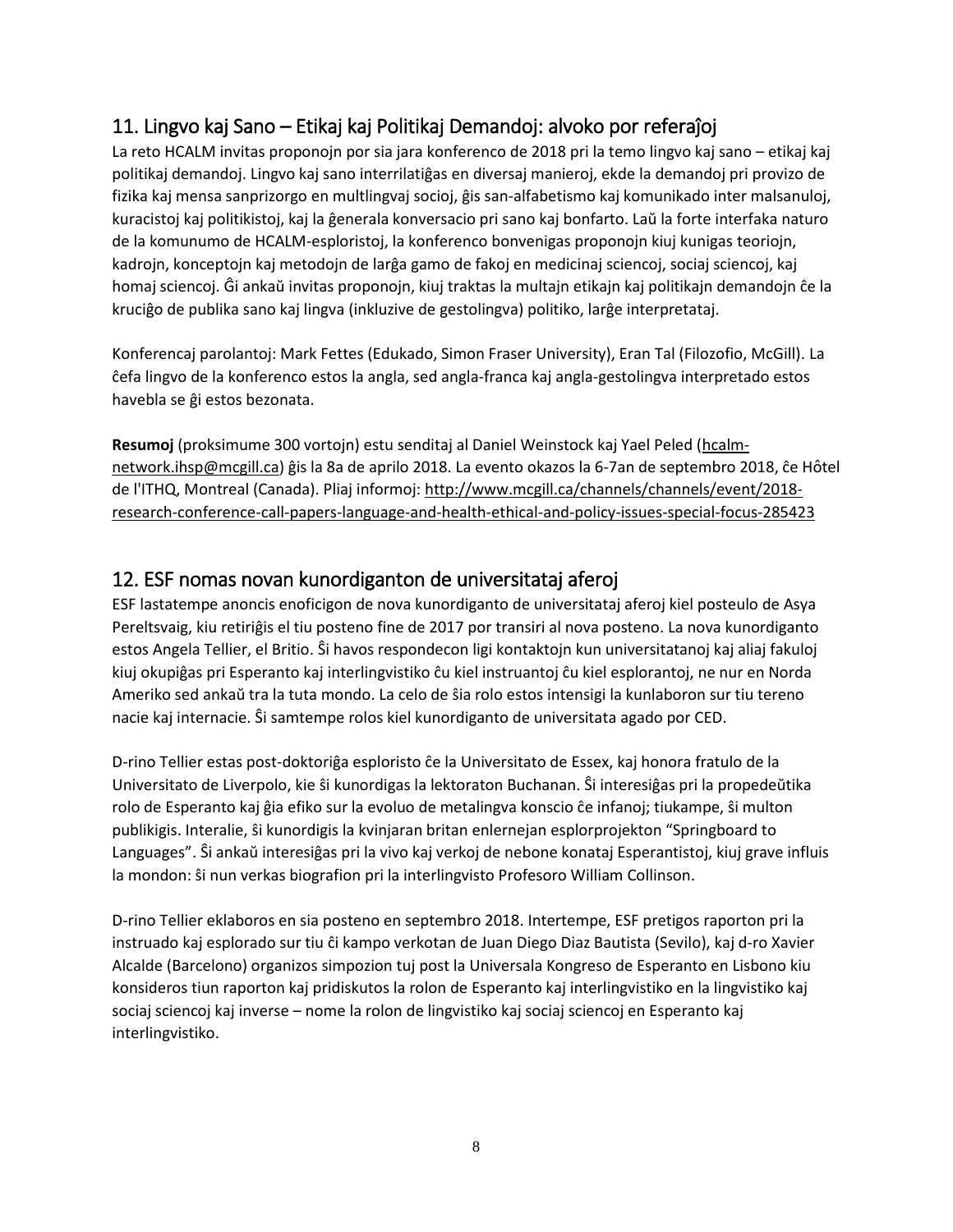#### <span id="page-8-0"></span>13. Lastatempaj subvencioj de ESF

Fine de 2017, ESF donis kelkajn gravajn subvenciojn por subteni Esperanton, kiuj celas konservadon de Esperanto-historio kaj la subtenon de bibliotekoj, antaŭenigon de lingvolernado en Usono kaj universitatan subtenon.

#### **Konservado de Esperanto-historio kaj subteno al bibliotekoj**

La donacoj de ESF al Biblioteko Du Bois de Universitato de Masaĉuseco kaj la Biblioteko Firestone de Universitato Princeton helpas konservi la historion de Esperanto-societoj en Nord-Ameriko kaj helpas konstrui bibliotekajn kolektojn pri Esperanto kaj rilataj kampoj. Sub la gvidado de Robert Cox, Direktoro pri Specialaj Kolektoj, la Biblioteko Du Bois de la Universitato de Masaĉuseco, Amherst, lastatempe eklaboris por kolekti la arĥivojn de antaŭaj kaj nuntempaj lokaj Esperanto-societoj, historiajn korespondaĵojn inter esperantistoj kaj presitajn efemeraĵojn kiuj prilumas la historion de Esperanto en Usono. La Lingvo Internacia havas pli ol jarcenton da historio en Usono kaj Kanado, kaj ĝi ricevas pli kaj pli da atento de usonaj universitatanoj kaj esploristoj pri usona soci-historio kaj lingvistiko. La biblioteko Firestone ĉe la universitato Princeton, kie kelkaj profesoroj aktivas pri instruado kaj esplorado de Esperanto, strebas akiri novajn materialojn, precipe presitajn librojn, kiujn oni disponigos al esploristoj pri tiu kampo. ESF esperas ke tra la jaroj, Firestone, surbaze de siaj jam konsiderindaj kolektoj, fariĝos unu el la ĉefaj nord-amerikaj bibliotekoj en la kampo de planlingvoj.

Krome, ESF donis al la biblioteko Hector Hodler malgrandan mastruman subvencion de 8000 USD por helpi pri katalogigo kaj diversaj administraj laboroj. Unu el la plej grandaj kolektoj de Esperanto-libroj kaj aliaj materialoj en la mondo, la biblioteko troviĝas en la Centra Oficejo de Universala Esperanto-Asocio en Roterdamo, Nederlando. La Fondaĵo ankaŭ sukcesis aranĝi transportadon de paperoj de la antaŭa prezidanto de la Akademio de Esperanto, D-ro André Albault, kiu mortis lastatempe, al la Aŭstria Nacia Biblioteko en Vieno, kiu posedas la plej grandan kolekton de esplormaterialoj pri Esperanto kaj planlingvoj.

#### **Antaŭenigo de lingvolernado en Usono**

La donaco de ESF al Esperanto-USA, la usona landa Esperanto-asocio, estas celata por subteni la strebojn de Esperanto-USA provizi servojn al novaj esperantistoj en Usono. Pli ol miliono da homoj studas Esperanton per la lingvolerna apo Duolingo por anglalingvanoj, kaj multaj el ili estas en Usono.

#### **Universitata subteno**

Signifa donaco de ESF helpis garantii la estontecon de studoj pri Esperanto kaj interlingvistiko ĉe unu el ĉefaj nederlandaj universitatoj. La tuta sumo de 27.000 USD (21.700 eŭroj), donacita al la Fonduso Middelkoop de UEA, estos uzata por certigi la estontecon de la katedro pri Esperanto kaj Interlingvistiko ĉe la Universitato de Amsterdamo. La katedro, nun okupata de profesoro Federico Gobbo, Italio, havas longan kaj elstaran historion. Ĝi komenciĝis iom post la Dua Mondmilito kiel lektorato, kiu transiris al la statuso de privata profesoreco ĉirkaŭ dudek jarojn poste. Esperanto kaj interlingvistiko, kutime instruataj kiel branĉo de lingvistiko, inkluzivas la studon de planlingvoj kaj ilia socia kaj lingvistika kunteksto.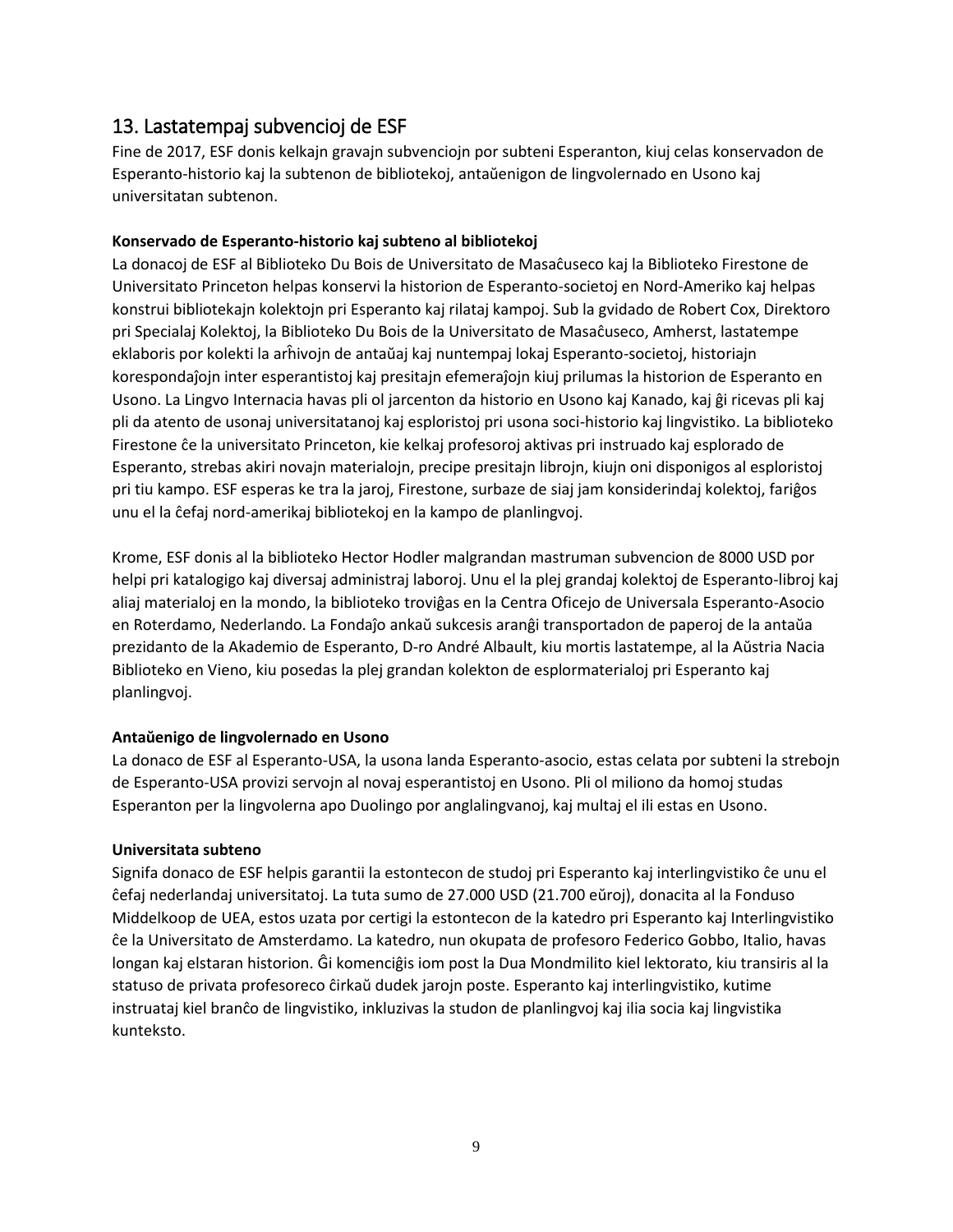## <span id="page-9-0"></span>14. NASK-2018 : elstaraj instruistoj, kvar niveloj da kursoj, plus KTF

La Nord-Amerika Somera Kursaro (NASK) -- intensa, merga kursaro en Esperanto, kiu okazas seninterrompe ekde 1969 kun subteno de ESF -- estos larĝigita ĉi-jare: estos kvar niveloj de instruado (inkluzive de la komencanta kurso, la unuan fojon en multaj jaroj), famaj instruistoj (Katalin Kováts, Anna Löwenstein, José Antonio Vergara kaj Thomas Alexander) kaj la speciala gastparolanto: la antaŭa prezidanto de UEA, Renato Corsetti. Aldone, samtempe kun NASK denove okazos KTF: Kino-Teatro-Festo. Pli da informoj: [http://nask.esperanto-usa.org/venonta/.](http://nask.esperanto-usa.org/venonta/)

Video de Globeto[: https://youtu.be/UbnxwKbpf2I.](https://youtu.be/UbnxwKbpf2I) NASK okazos inter la 3a kaj la 12a de julio 2018, Raleigh, NC, Usono.

# <span id="page-9-1"></span>15. "Esperanto – lingvo kaj sistemo" en la Universitato de Innsbruck

En la somera semestro 2018 en la universitato de Innsbruck Bernhard Tuider, teamestro de la Kolekto por Planlingvoj kaj Esperantomuzeo de la Aŭstria Nacia Biblioteko, gvidos la kurson "Esperanto – lingvo kaj sistemo". La kurso donos enkondukon pri Esperanto kaj ĝenerale enrigardon pri teoriaj kaj praktikaj aspektoj de planlingvoj. La kurso, al kiu aliĝis pli ol 30 gestudentoj, daŭrigos la longan tradicion de scienca instruado, kiun dum jardekoj realigis prof. d-ro Hermann Ölberg (1922–2017), albanologo kaj interlingvisto.

Pliaj informoj: <https://edukado.net/kursejo?kid=26843> [https://lfuonline.uibk.ac.at/public/lfuonline\\_lv.home?sem\\_id\\_in=18S&suche\\_in=tuider+bernhard](https://lfuonline.uibk.ac.at/public/lfuonline_lv.home?sem_id_in=18S&suche_in=tuider+bernhard)

### <span id="page-9-2"></span>16. Literatura Foiro februaro 2018: enhavo

| Redakcio: Serenan daŭrigon, kara leganto! (novjara saluto)                        | 3  |
|-----------------------------------------------------------------------------------|----|
| Tomasz Chmielik: Modelo por proza stilo traduka (nia kovrilo)                     | 4  |
| Elena Popova: Arbare, kun Henri Rousseau hajkaro                                  | 16 |
| Redakcio: Silfer kaj Ŝtimec la plej popularaj Nobel-kandidatoj                    | 17 |
| Zlatoje Martinov: Kion signifas kandidati al Nobelo (intervjuo)                   | 18 |
| Mirela Ivanova (Venelin Mitev): Tiom da vintro en ni kaj ĉirkaŭe (balkana prozo)  | 21 |
| Zlatoje Martinov: Traduko de traduko: kial ne? (tradukarto)                       | 28 |
| Perla Martinelli: La Femina Manifesto de PEN Internacia (speciale PEN)            | 34 |
| Helmi Martikainen: Pli ol dek kvin mil (feminismo)                                | 36 |
| Vinko Oslak: Hannah inventis nekutiman lupeon (filozofio)                         | 38 |
| Dimitrije Janiĉiĉ recenzas: Forfuĝo de la vorto "doloro" (en vitrino)             | 55 |
| Carlo Minnaja recenzas: Kampara knabo (en vitrino)                                | 57 |
| Fernando Pita recenzas: Pasintaj eĥoj de la nuntempo (en vitrino)                 | 60 |
| Marie-France Conde Rey: Ne, mia filino, vi ne iros danci: feminaj rigardoj (kino) | 32 |
| Fernando Pita: Esperantisto remalkovris la tupian lingvon (2) interlingvistiko    | 46 |
| Zlatoje Martinov: Kineje humuro                                                   | 50 |
| Valentin Melnikov recenzas: Fontoj plej diversaj (en vitrino)                     | 53 |